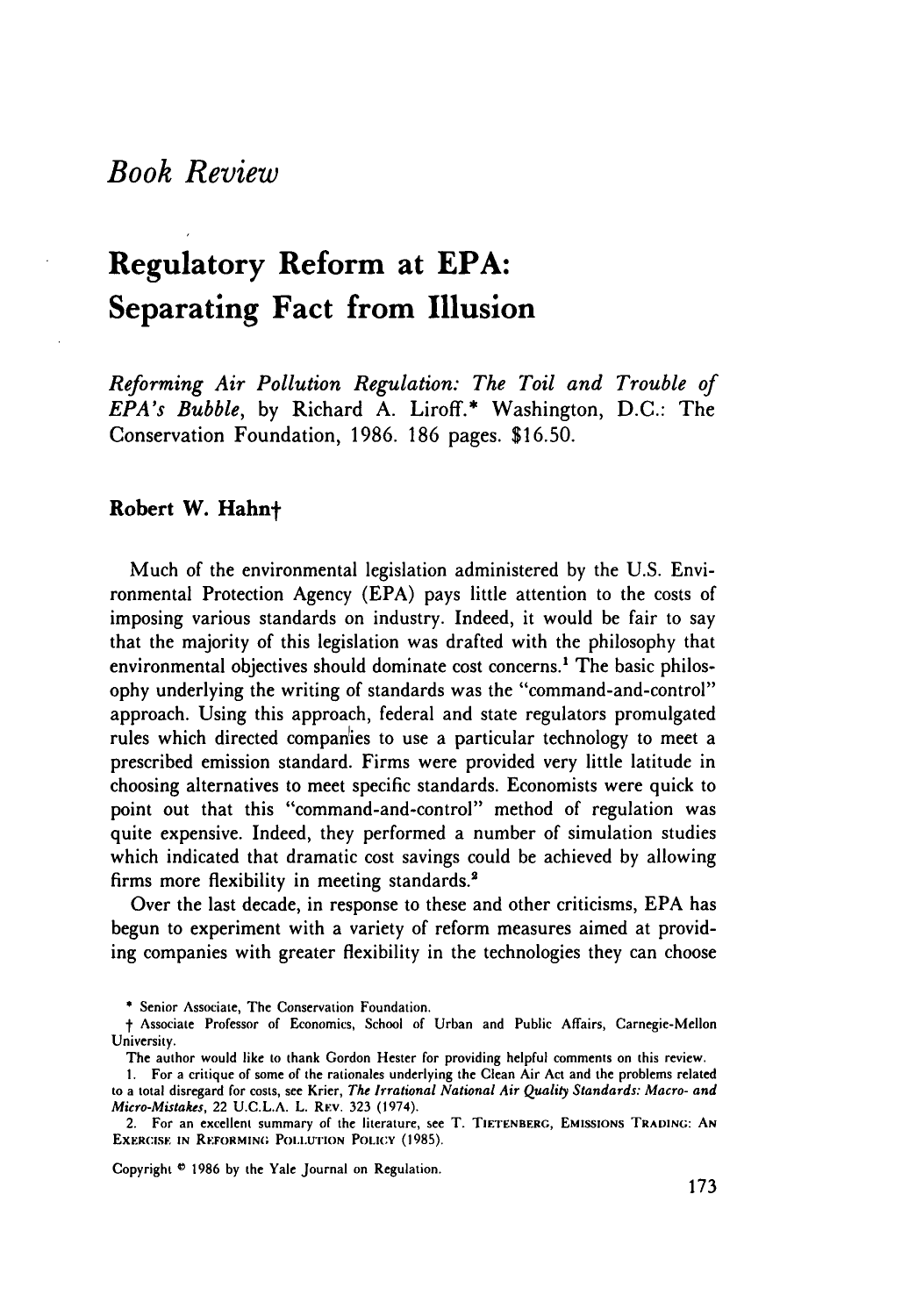to meet environmental standards.<sup>3</sup> The most ambitious and far-reaching of these reforms is the emissions trading policy which allows companies to trade emission rights under certain conditions and thereby provides additional mechanisms for companies and states to work together to meet ambient standards<sup>4</sup> set forth in the Clean Air Act.<sup>6</sup> The basic rationale for adopting this new approach is its potential to save a great deal of money without sacrificing air quality objectives. For EPA, the policy represents a radical departure from the dominant command-and-control paradigm.

The emissions trading policy has been characterized by **EPA** Administrator Lee Thomas as "one of EPA's most impressive accomplishments."<sup>6</sup> However, not everyone shares the Administrator's optimistic view. The emissions trading policy has been the subject of heated, and sometimes acrimonious, debate. Environmentalists are concerned that progress towards meeting environmental quality objectives may be slowed, $\alpha$  while proponents of market-based approaches to pollution problems argue that this reform does not go far enough.<sup>8</sup> Most of the arguments to date are based on rather vague, anecdotal impressions of the performance of the emissions trading policy. Notably absent from the debate is a reasoned assessment of actual program performance.

Richard Liroff's book, *Reforming Air Pollution Regulation: The Toil and Trouble of EPA's Bubble* represents a major contribution to the evaluation of regulatory reform at EPA precisely because it takes an in-depth look at how specific aspects of emissions trading were implemented. Wellwritten and easily accessible, the book should be of interest to a wide

5. Clean Air Act Amendments of 1977, Pub. L. No. 95-95, 91 Stat. 685 (codified as amended in scattered sections of 42 U.S.C.).' *See generally,* R. Hahn & G. Hester, Where Did all the Markets Go?: An Analysis of EPA's Emissions Trading Program 14 (Oct. 20, 1986) (on file with the *Yale Journal on Regulation)* ("The elements of emissions trading have been, at various points in time, added on to the existing regulatory system, revised, disallowed as a result of legal challenges, and resurrected.").

6. L. Thomas, EPA Administrator, Memorandum re: Final Emissions Trading Policy 2 (undated memorandum attached to Administrator's Decisions/Guidance to Staff Emissions Trading (Bubble) Issues, U.S. Environmental Protection Agency, May 19, 1986) (on file with author) [hereinafter cited as Memorandum].

7. *See, e.g.,* p. 2 (quoting Doniger, *The Dark Side of the Bubble,* ENVTL. F., July, 1985, at 33); pp. 15, 98 (citing undated letter to Natural Resources Defense Council members from NRDC Executive Director John Adams).

8. *See, e.g.,* Hahn and Noll, *Implementing Tradable Emissions Permits,* in REFORMING **SOCIAL REGULATION:** ALTERNATIVE **PUBLIC** POLICY **STRATEGIES** 125 (L. Graymer & F. Thompson eds. 1982).

 $174.$ 

<sup>3.</sup> For example, a market was established in 1982 for the exchange of rights to include lead in gasoline. *See* 47 Fed. Reg. 49,331 (1982) (codified in scattered sections of 40 C.F.R. pt. 80).

<sup>4. &</sup>quot;Ambient standards specify permissible concentrations of pollutants in an area's air. These standards are distinguishable from emission standards, which govern the amount of pollution allowed from particular points." R. **LIROFF, REFORMING AIR** POLLUTION **REGULATION: THE TOIL AND TROUBLE OF** EPA's **BUBBLE** 6n **(1986)** [hereinafter **by** page number]. *See generally* R. **STEWART** & **J. KRIER, ENVIRONMENTAL LAW AND POLICY (1978).**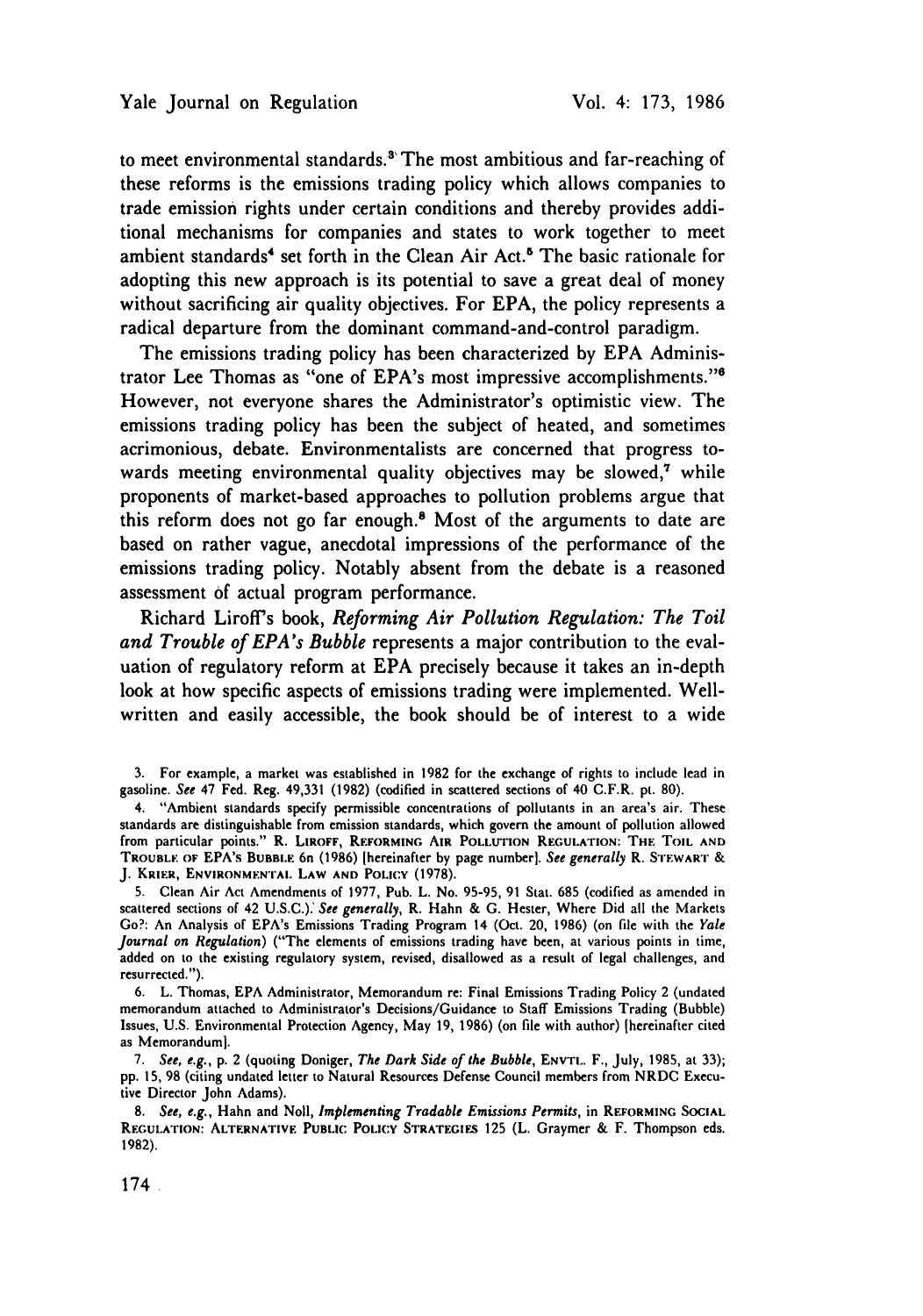audience, including policy makers, reformers, and academics interested in alternatives to command-and-control regulation.

### I. An Overview of the Book

Liroff explains how the Clean Air Act and emissions trading actually work by examining the laws and regulations and their implementation. He also shows why emissions trading has been the subject of a great deal of controversy. His exploration of the motivations of key actors and interest groups provides an explanation for the highly polarized nature of the discussion.

Liroff's review of the Clean Air Act raises several issues which have an impact on the efficacy of emissions trading. In particular, he discusses the distinction between new and old sources, $\theta$  the problems with developing emissions inventories,<sup>10</sup> and the use of modeling and analytical techniques to demonstrate that progress will be made toward achieving ambient standards.<sup>11</sup> He also provides an insightful description of the four basic elements that make up the emissions trading policy: bubbles,<sup>12</sup> banking,<sup>13</sup> offsets, $14$  and netting.<sup>18</sup>

The heart of Liroff's analysis is built on an in-depth study of the first of these four elements-EPA's bubble policy. The bubble policy allows a firm to treat an entire, multi-source facility as if it were a single source.<sup>16</sup> The name is derived from the concept of a "bubble" enclosing the whole facility. The result of the bubble is to allow the multi-source facility greater flexibility in meeting emissions standards by providing an incentive for firms to identify less expensive ways of achieving an aggregate level of emissions which does not exceed the sum of emission limits for individual sources within the bubble.<sup>17</sup> Specifically, Liroff carefully reviews about one-third of the approximately forty bubbles which EPA has proposed for approval.<sup>18</sup>

A mixed picture emerges from Liroff's analysis of bubble policy.<sup>19</sup> On the one hand, based on reports of participating firms, the cost savings

- 11. Pp. 17, 28-29, 61-99.
- 12. **Pp.** 4 *passim.*

- 14. Pp. 6-7.
- 15. Pp. 6, 117-34.

16. In this review, the term multi-source refers to sources with more than one emission point within a plant.

- 17. P. 4.
- 18. Pp. 62-103.

<sup>9.</sup> Pp. 35-60, 61-103, 105-34.

<sup>10.</sup> Pp. 10, 20.

**<sup>13.</sup>** P. 7.

<sup>19.</sup> Pp. xvi-xvii, 97-103 (summaries of effect of bubble policy).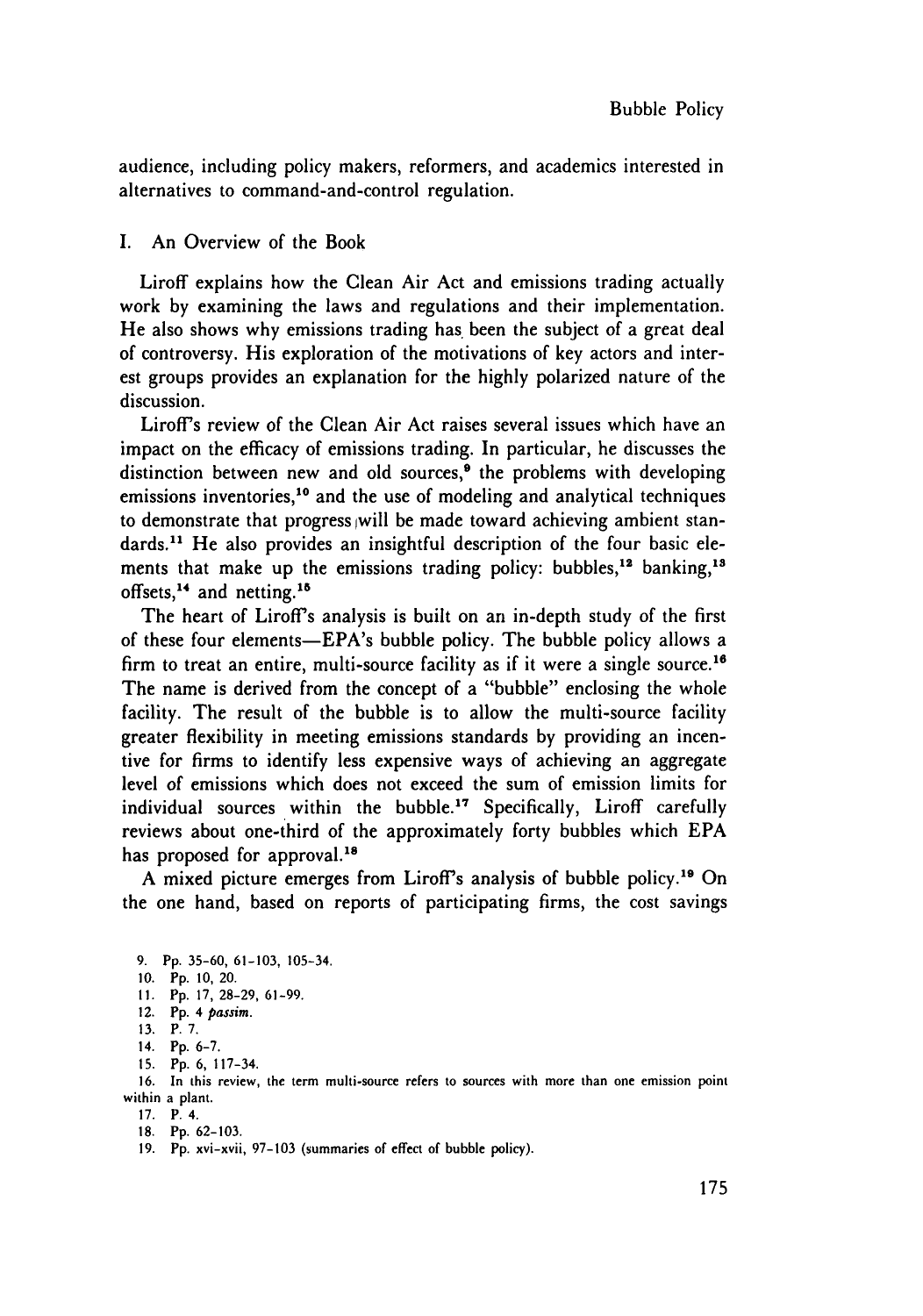resulting from bubbles have been impressive,<sup>20</sup> and the effect on environmental quality appears to have been small.<sup>21</sup> Some bubbles have sped pollution abatement, producing reductions in emissions faster than would have occurred in response to conventional control requirements.<sup>22</sup> On the other hand, other bubbles used credits for reducing emissions which were obtained from plant closures that would have occurred anyway, $23$  or from past responses to conventional control requirements.24 Interestingly, the bubble policy appears to have resulted in little technological innovation.<sup>25</sup>

Given the large reduction in pollution control costs and the small impact on environmental quality, one might wonder why the bubble policy generates such controversy. Liroff's book provides a cogent description of the political interests involved in shaping the evolution of emissions trading policy. The roles of different groups within and outside the agency are examined, and Liroff offers a framework for understanding varying attitudes. Environmentalists, he argues, oppose emissions trading because they believe it will slow environmental progress.<sup>26</sup> They tend to feel more comfortable applying command-and-control approaches which provide less flexibility over a company's choice of control equipment.<sup>27</sup> Groups opposed to the command-and-control philosophy, however, argue that alternative systems can achieve the best of both worlds-a cleaner environment at a lower cost.<sup>28</sup>

As one might expect, industry and environmentalists find themselves battling over these issues in court. Accordingly, another central actor in the evolution of emissions trading policy has been the court system. Key judicial decisions involving emissions trading have served to increase the uncertainty associated with the definition of the property rights that can be traded.<sup>29</sup> Liroff's analysis of the court's role in defining emissions trading provides insight into the forces which generate these conflicts.

21. *See generally* pp. xvi-xvii, 98-102 (evaluations of Liroff's case studies).

22. Pp. xvii, 100.

23. Pp. 98-99, 102.

The issue of plant closure has been controversial because it has sparked the debate over who owns the property right, and what the appropriate duration of that right should be.

- 24. Pp. xvi-xvii, 98-99.
- 25. Pp. xvii, 100.
- 26. Pp. 2, 15, 98-99.
- 27. Pp. 11-13 (discussing various approaches to emissions trading).
- 28. *Id.*

29. In turn, the agency has tended to de-emphasize the explicit nature of the property right. *See infra* text accompanying note 47. For an overview of important court decisions, see pp. 26-27.

<sup>20.</sup> The number most frequently cited for cost savings from bubbles is \$800 million. P. 62 (quoting *EPA Emissions Trading Status Report* 1 (1985)). It is difficult to place error bounds on this number, but Liroffs analysis of individual cases supports the view that the cost savings have been substantial P. 99. For a more comprehensive review of the cost savings resulting from emissions trading activities, see R. Hahn & G. Hester, *supra* note 5, at 20, 22.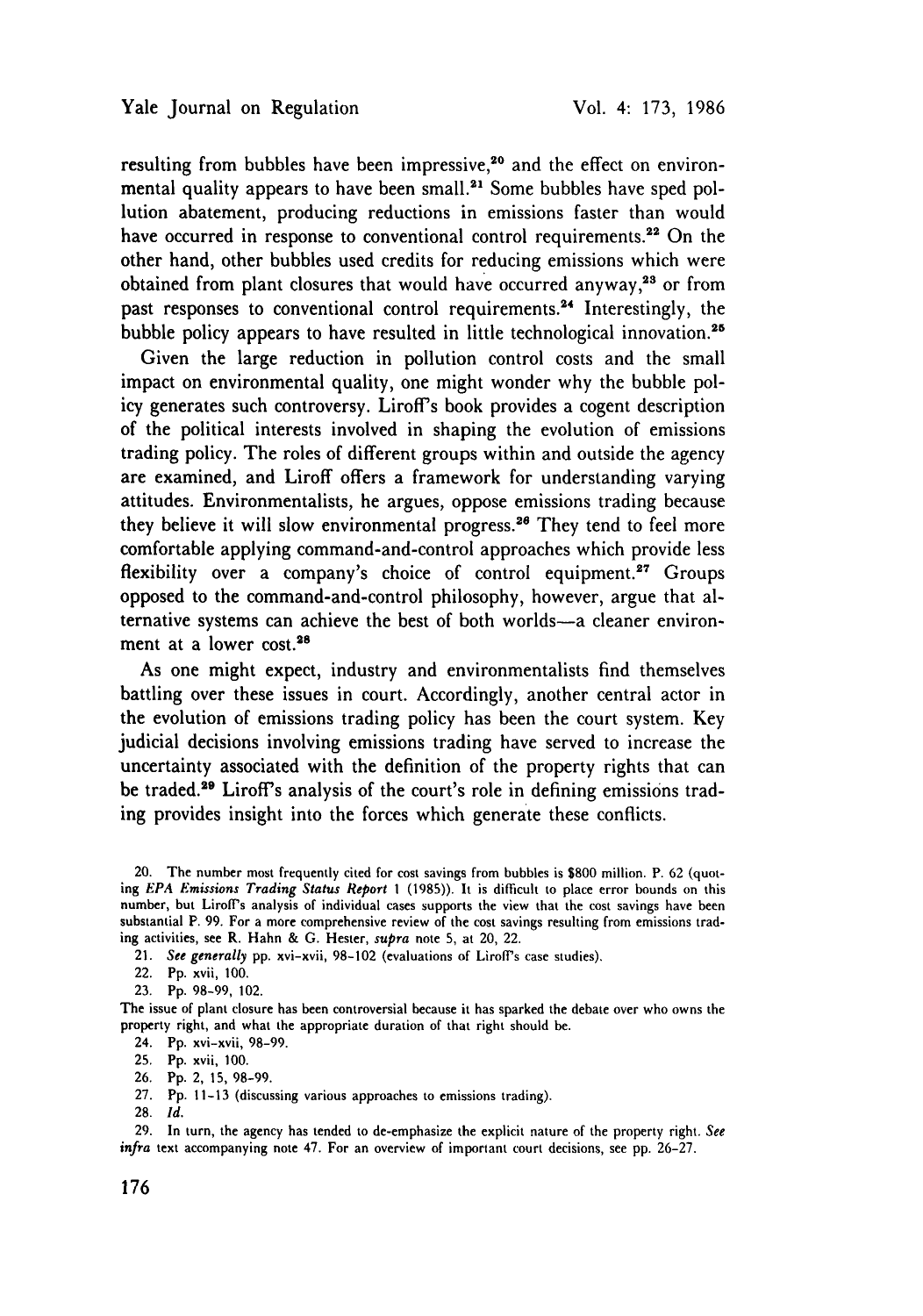The principal strength of the book is its concern with the way the world really works as opposed to some theoretical ideal. Just as it is important to point out the strengths and deficiencies of command-andcontrol regulation, it is also important to point out the relative merits of alternative reforms as they are applied in practice. Liroff's analysis of the bubble policy provides the best description to date of how the program actually works.

After studying a particular set of policies in detail, it is always tempting to end with a proposal or series of proposals for reforming the policy in question. This book is no exception. The final chapter outlines a proposal for modifying emissions trading.30 This is perhaps the weakest point of the book, not because the proposal is necessarily flawed, but rather because the presentation fails to sensitize the reader to the fact that reform proposals for this particular policy will vary dramatically depending upon the objectives that are viewed as desirable. For example, a reform aimed at reducing pollution control expenditures while maintaining environmental quality would look quite different from a reform aimed at avoiding any degradation in environmental quality that might result from introducing greater flexibility in the system. While Liroff considers a single reform with a specific orientation, it is also important to identify the range of possible reforms.

The primary elements of Liroff's reform proposal include: (1) tightening trading rules;<sup>31</sup> (2) developing better data on the likely performance of state programs aimed at meeting ambient standards;<sup>32</sup> (3) performing periodic evaluations of trading activities at the state level;<sup>33</sup> (4) instituting a "truth in trading" program that would provide information on actual environmental impacts; $34$ <sup>(5)</sup> introducing limited trading for new and modified sources; $85$  and (6) improving emissions inventories and emissions monitoring.<sup>36</sup>

While this is a well-crafted proposal, it is **by** no means the only way to proceed. Elements **I** and 4 of Liroffs proposal would place further limitations on trading **by** changing the rules governing transactions and raising the costs of trading. Unfortunately, the rationale behind introducing significant additional safeguards to ensure that each trade will result in an emissions decrease appears to be strained. Liroff's empirical analysis

**30. Pp. 135-45.** 31. **Pp. 136-39. 32. Pp.** 140-41. **33. Pp.** 140-41. 34. **Pp.** 141-42. **35.** P. 143. **36. Pp.** 143-44.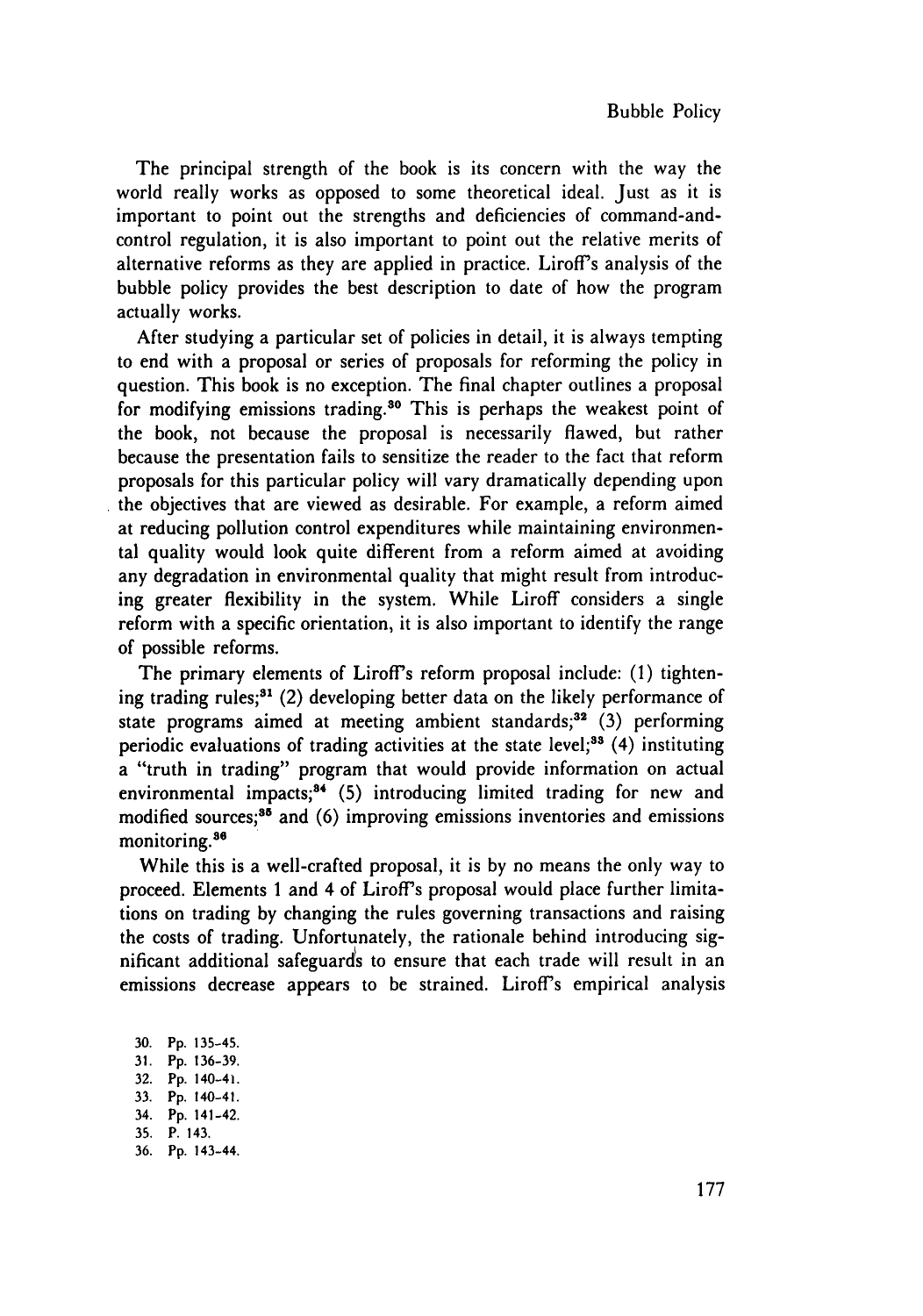indicates that emissions increases have been the exception rather than the rule in the case of bubbles.<sup>37</sup> Moreover, he does not believe that netting has resulted in major changes in environmental quality.<sup>38</sup> The only apparent rationale for imposing more stringent environmental safeguards is to increase the credibility of the program with environmentalists.<sup>39</sup>

Elements 2, 3, and 6 of Liroff's proposal would provide better information on the scope and impact of trading activities. Liroff's call for additional information is well-founded. The central focus of his analysis is on the federal bubble policy. However, an independent study reveals that bubbles are probably one of the smaller elements in emissions trading.<sup>40</sup> The primary reason the bubble program receives so much attention is because data are routinely collected on some bubbles at the federal level. Elements 2 and 6 of Liroff's proposal are also fairly standard proposals for gaining a better understanding of how well states are meeting air quality objectives. Because this is where activity takes place, an understanding of the state and local role in air quality regulation is important for designing and evaluating reform proposals.

The only element of the proposal aimed at increasing flexibility is number 5. Introducing limited trading for new and modified sources is likely to have a salutary impact on pollution control expenditures without leading to major changes in environmental quality.

II. Whither Regulatory Reform?

It is important to recognize that proposals to reform emissions trading inevitably involve tradeoffs and constraints. At a general level, emissions trading affects both environmental quality and the individual and aggregate cost of achieving different emission levels. There is an implicit tradeoff between reducing costs and improving environmental quality. This is not to say that both goals cannot be furthered; however, at some point, the two will come into conflict with each other. Moreover, in designing a system where the actual effects are uncertain and information about the various program elements is quite limited, it makes sense to view these tradeoffs in probabilistic terms.<sup>41</sup>

**<sup>37.</sup>** *See generally* pp. 61-103 (discussion of implementation of bubble policy and its effect on emissions).

**<sup>38.</sup>** *But see* pp. **121-23** (discussing a less certain evaluation of netting on attainment areas). For a discussion of nonattainment areas, see p. **133.**

**<sup>39.</sup> Pp.** 136-44 (discussing improvements in the program that increase the program's credibility).

<sup>40.</sup> *See* R. Hahn & **G.** Hester, *supra* note **5,** at 33.

<sup>41.</sup> Suppose for example, that the effects of a policy are measured in terms of their impact on costs and environmental quality. Then one can characterize the impacts of this policy in terms of a probability distribution over costs and environmental quality.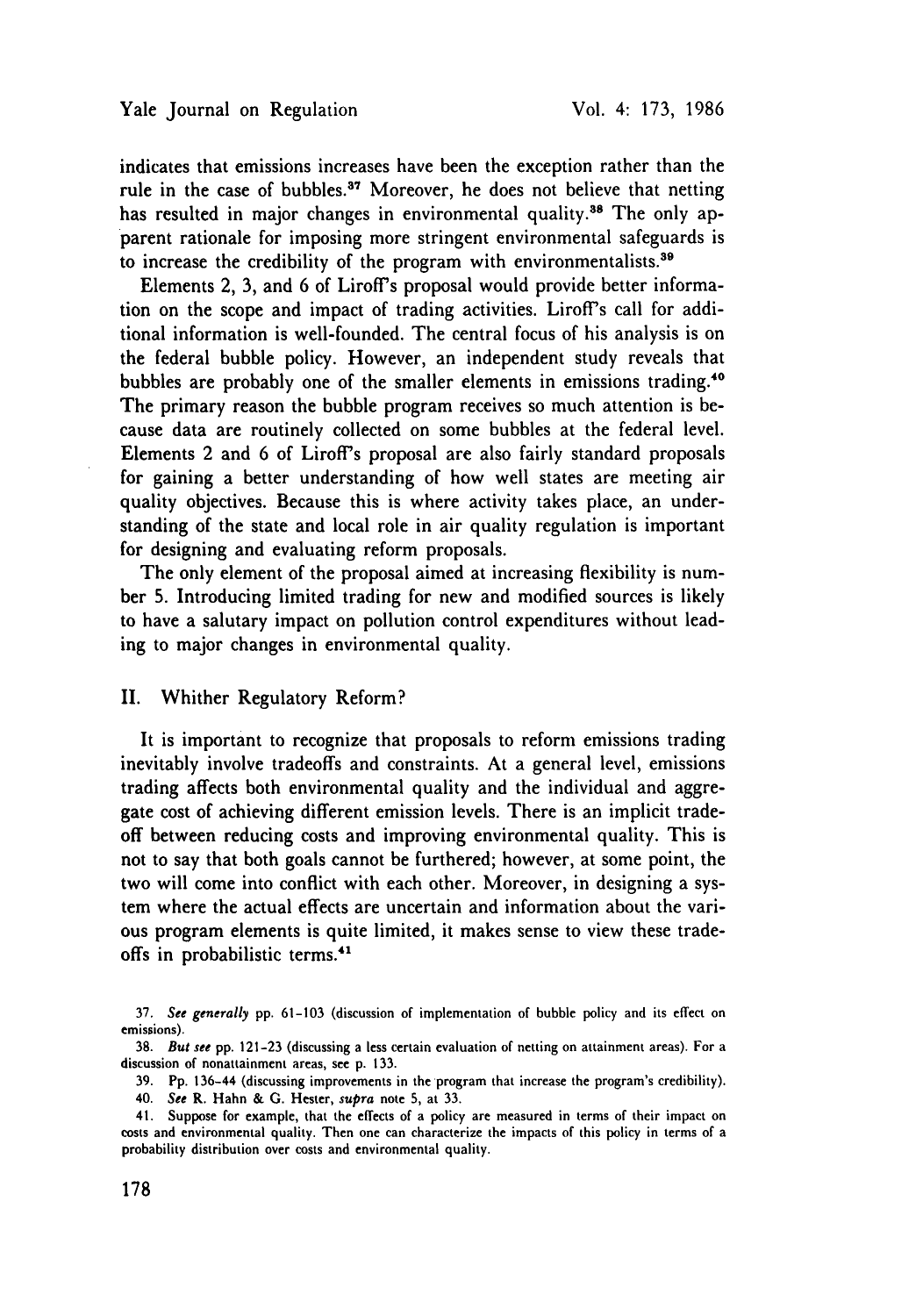Rather than study a particular reform, as Liroff did, it is useful to examine a variety of reform proposals, some of which are more likely to promote environmental objectives, and others which focus more on providing companies with incentives to achieve cost savings.<sup>42</sup> Given the current structure of emissions trading, it may even be possible to design reforms which have a high probability of achieving significant cost savings and increasing environmental quality.<sup>48</sup> In addition to designing reform proposals that have an immediate impact, it is important to explore reform proposals that would enable us to learn about the full potential of emissions trading for reducing costs and improving environmental quality. Such a proposal could include experimentation in a limited geographic area for a single pollutant, placing minimal restrictions on trading, while still promoting environmental quality.<sup>44</sup>

As Liroff recognizes, understanding the theoretical scope for policy design is important; however, it is equally important to have a good grasp of the political constraints imposed on program design. Analysts schooled in focusing on policy outcomes tend to reduce the causes of the conflict to a battle over measurable results, such as cost and environmental quality. However, Liroff's analysis reveals that the issues are not so straightforward, and involve fundamental differences in values over process as well as outcome.<sup>45</sup> These differences ultimately impose additional constraints on the policy process. Because there are major differences in the perspectives of important interest groups, the emissions trading policy represents a fascinating case study in politics.

Political reaction to the policy has been decidedly mixed. Environmentalists have tended to be skeptical of emissions trading policy, arguing that environmental quality objectives have been sacrificed in the name of economic efficiency. They assert that the program merely serves as another loophole for industry to evade regulations. However, there is a deeper sense in which environmentalists oppose reforms of this type. A

<sup>42.</sup> The most recent draft of the **EPA** emission policy falls into the former category. *See* Memorandum, *supra* note **6.** Hahn **&** Hester have developed an alternative proposal which falls into the latter category. Hahn **&** Hester, *supra* note **5,** at 64. For a review of both of these proposals along with a more detailed analysis of Liroff's proposal, see *id.* at **58.**

<sup>43.</sup> One approach which could reduce costs while promoting environmental quality is to reduce some of the uncertainties for firms engaging in emissions trading while, at the same time, improving the information which provides the baseline from which Emission Reduction Credits (ERCs) are calculated. For example, improvements in data on actual emissions could simultaneously reduce some of the uncertainty for firms about their potential to create emission reduction credits, and decrease the probability that firms will use credits which are based on unrealistic estimates of emissions.

<sup>44.</sup> Hahn **&** Noll, *Designing* a *Market for Tradable Emissions,* in **REFORM OF ENVIRONMEN-**TAL REGULATION 119 (W. Magat ed. 1982) (examining some issues in designing such a proposal in context of specific pollution problem.

<sup>45.</sup> For a penetrating discussion of these issues see S. **KELMAN, WHAT PRICE INCENTIVES?: ECONOMISrS AND rHE ENVIRONMENT (1981).**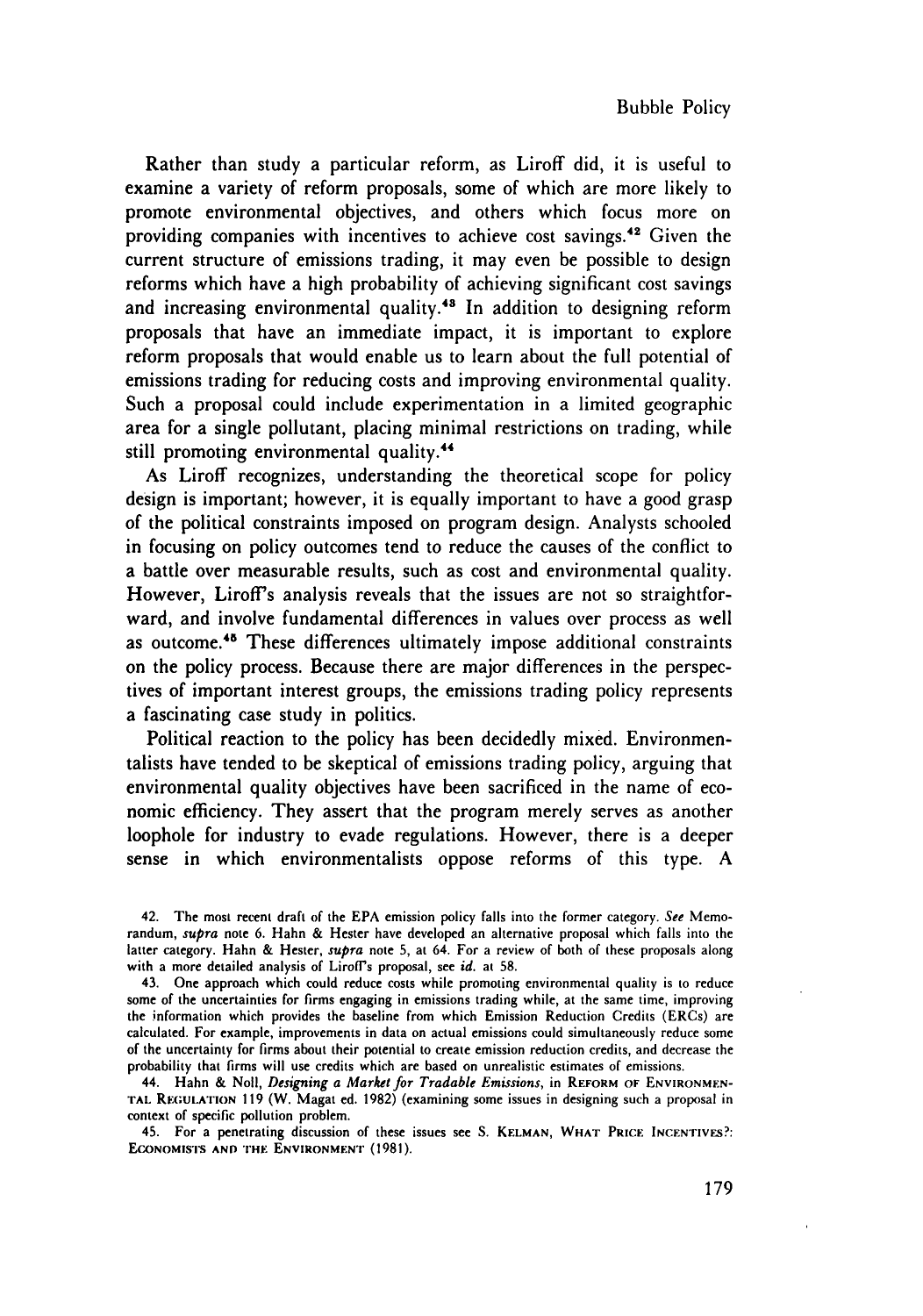fundamental premise underlying emissions trading is that explicit trading of emissions rights is an acceptable activity. This is not a premise which many environmentalists will accept, even if it can be shown that such activity will lead to substantial improvements in environmental quality. The reasons for this resistance are complex. For some, it is an issue of morality-clean air is viewed as a basic inalienable right which is not for sale at any price. Even for those who do not view this moral position as absolute, there is an important symbolic issue at stake: Allowing firms to trade emission rights sends a message that decisions about tradeoffs between economics and environmental quality can be left to the polluters. As a result of these concerns, environmentalists tend to view emissions trading as a radical departure from the status quo.

In contrast, for advocates of more flexible approaches-most notably economists—the emissions trading policy represents an incremental reform. When measured in terms of its potential relative to a smoothly functioning market in emissions rights, the cost savings from emissions trading have been small.<sup>46</sup>

These conflicting views have led regulators to create a set of policies which are specifically designed to de-emphasize the explicit nature of the property right.<sup>47</sup> As a consequence, most transactions in the emissions trading program involve trades between emissions sources within a single company. Arms-length trades between firms are the exception rather than the rule.48

One key interest group absent from the preceding discussion is "industry." What interests does industry have? It is generally assumed that industry wishes to reduce its expenditures on environmental controls. Less widely recognized is the fact that industry also has a strong preference for greater certainty in environmental regulation. Thus, the reduction in costs that can be achieved under emissions trading policies may not be worth the additional uncertainty that is created by participating in the program. While sweeping generalities of this type are always suspect, it is possible to observe industry behavior under the emissions trading program. 49 It is clear from such observations that compliance deadlines are a prime motivator in getting industry to use emissions trading options.<sup>50</sup> This

<sup>46.</sup> R. Hahn & **G.** Hester, *supra* note 5, at 53 (providing further support for this view based on low level of trading between firms).

<sup>47.</sup> For a discussion of the judicial role in interpreting this policy, see *supra* text accompanying note 29.

<sup>48.</sup> More trades between different companies would imply greater cost savings and lower barriers to starting new businesses and expanding old ones. Their implications for environmental quality are unclear.

<sup>49.</sup> R. Hahn & G. Hester, *supra* note 5, at 16.

<sup>50.</sup> *Id.* at 31.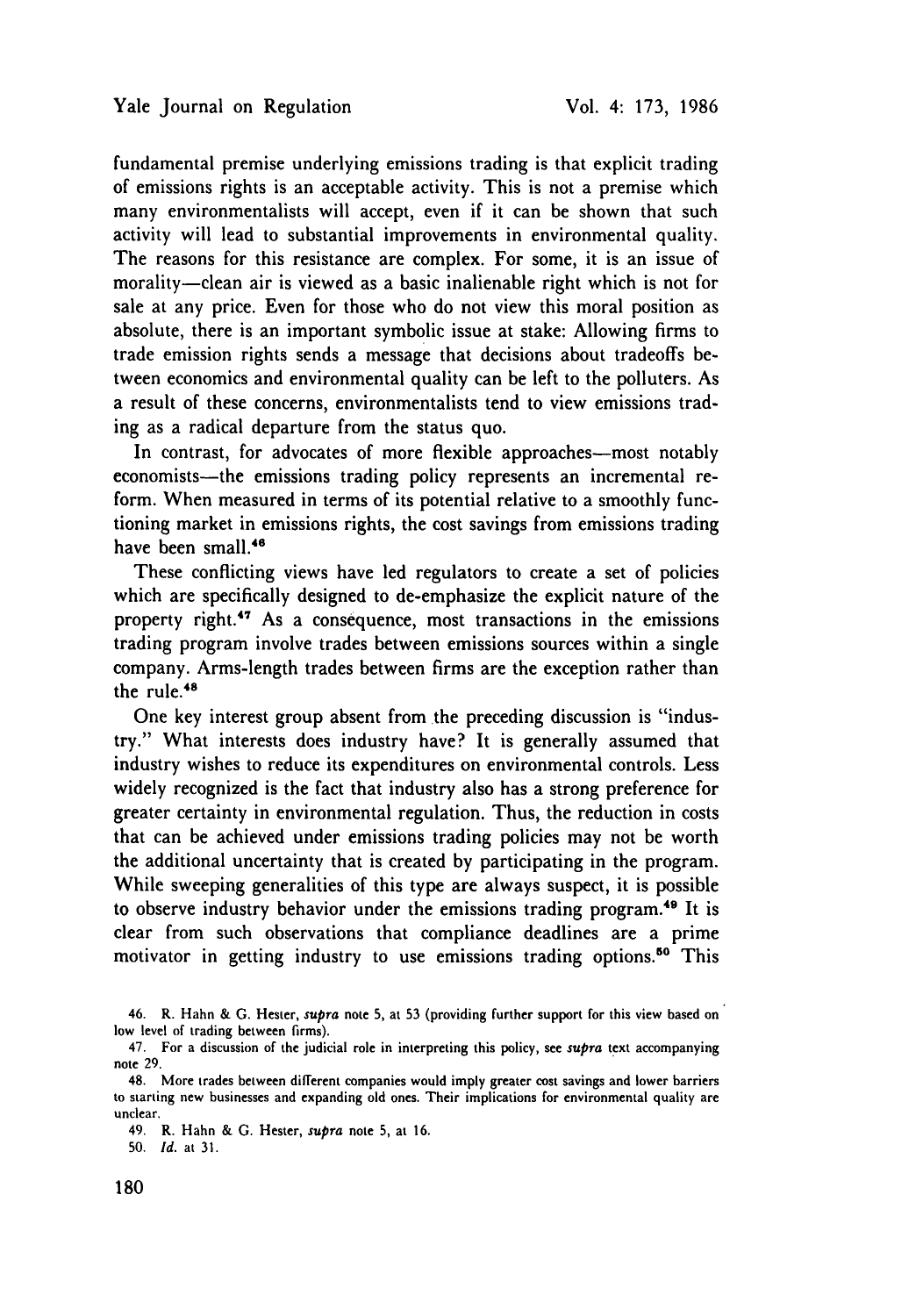suggests a model of behavior in which businesses are not likely to explore new regulatory alternatives unless they are in a situation where a change from the status quo is inevitable. The conventional mechanism for changing the status quo is to introduce new regulatory requirements along with a compliance deadline. However, a deadline may not, in itself, be sufficient to induce a change in behavior. Firms must also believe that the regulations will be enforced in a timely manner. If firms do not believe that a regulation has "teeth," they will be less inclined to comply with the deadline.<sup>81</sup>

While Liroff's case study of the bubble policy underscores the potential and limitations of regulatory reform, it also serves as a good example of how little we know about the nature of environmental reforms aimed at increasing efficiency. In the case of emissions trading, there is precious little information on which to evaluate the performance of the program. If EPA is interested in gaining a balanced picture of the effects of innovative policies, it needs to collect information on all four elements of emissions trading-bubbles, banking, offsets, and netting. Before making sweeping proposals for regulatory reform, it behooves us to have at least a vague understanding of the overall performance of each of the different elements of the emissions trading program. Liroff explains the evolution and structure of these elements, but with the exception of the bubble, only provides a cursory review of their performance.

At present, information is systematically collected only for bubbles, while netting, banking, and offset policies for emissions trading have received less attention. Placing primary emphasis on bubbles, however, can provide a misleading picture of the scope for regulatory reform. Netting, which involves trading with modified sources, appears to have been used much more frequently than bubbles, which involves trading with existing sources.<sup> $52$ </sup> Netting has probably resulted in much higher cost savings to firms than bubbles.<sup>53</sup> The environmental impact of netting, however, is probably small.<sup>54</sup> Recent work highlights the need to improve the quality and quantity of information that is centrally collected in order to make a

<sup>51.</sup> During **the** tenure of Administrator Burford at EPA, there were many allegations that enforcement activity was severely curtailed. If this were the only change, then one would expect to see a corresponding drop in emissions trading activity. However, if the environmental standards for emissions trading activity were also relaxed during this period, then this would have had a salutary impact on trading activity. For a general discussion of problems in compliance during this period, see W. **DRAYTON, AMERICA'S TOXIC PROTECTION GAP, (1984).** 

**<sup>52.</sup>** R. Hahn & G. Hester, supra note **5,** at **51.**

**<sup>53.</sup>** *Id.*

<sup>54.</sup> *Id.* at 41-42.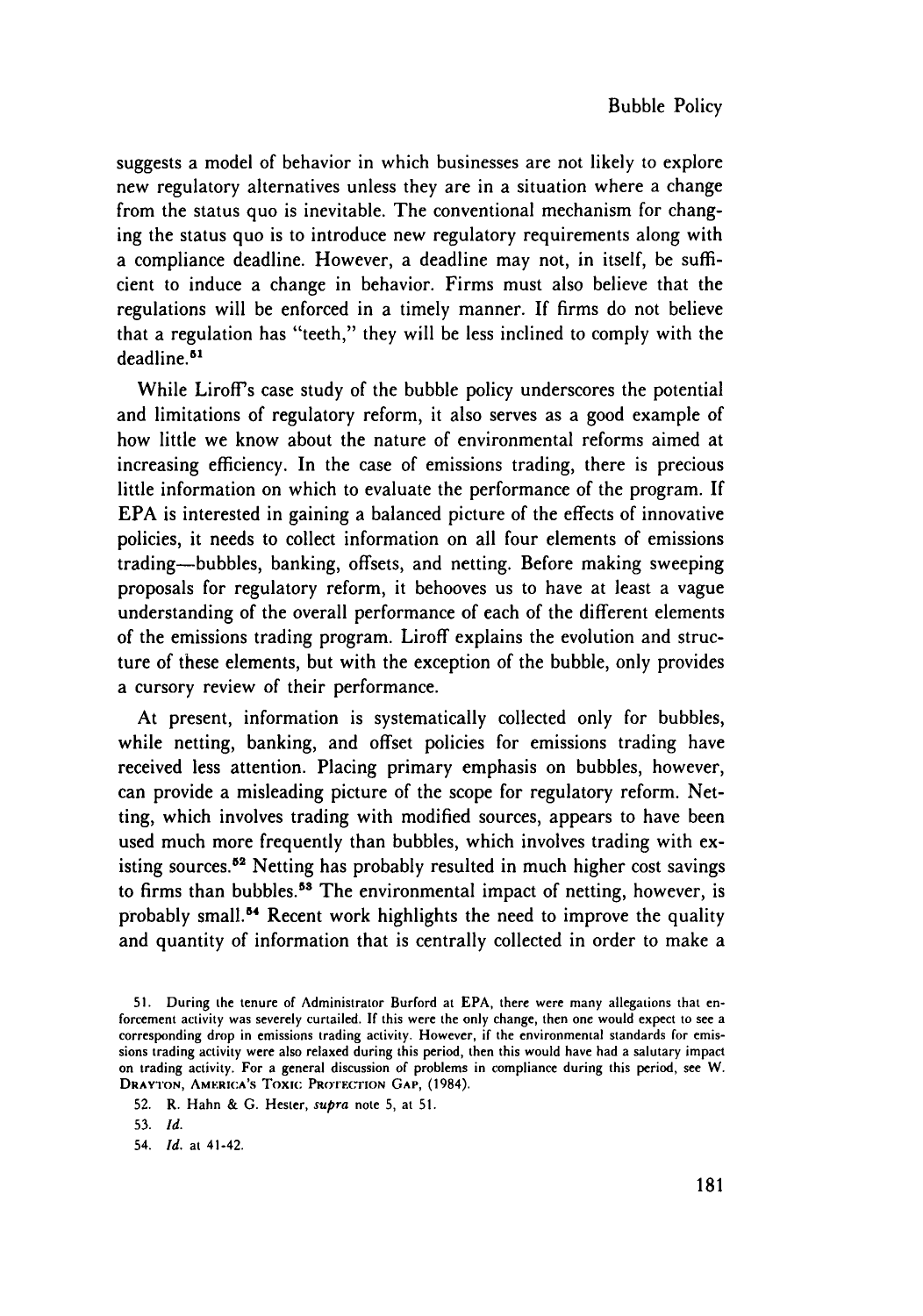reasoned assessment of the actual effect these programs have on environmental quality and cost savings.<sup>55</sup>

Another constructive area for study which **EPA** might wish to explore is how differences in the administration of programs affect outcomes. There are dramatic differences in the implementation of the various programs in terms of federal oversight. It is an open question as to how the division of responsibility between federal, state, and local authorities affects the evolution and performance of programs. One of the reasons the bubble policy may be less active than the netting policy is because states and local authorities have more control over netting. Bubbles generally require federal oversight whereas netting does not.

One fruitful approach for gaining insights into the effect of giving states greater autonomy is to examine the "generic bubble policy." Under the existing bubble policy, states have two options. If they do not submit a set of formal rules accepted by **EPA** for approving bubbles, they must revise and resubmit their formal plan for meeting ambient standards each time a bubble is proposed to EPA for approval.<sup>56</sup> If they do submit formal rules which are approved by EPA, they can approve bubbles without going through the EPA review process each time.<sup>57</sup> Bubbles approved under state rules are commonly called "generic bubbles." The principal advantage of generic bubbles is that they reduce the level of administrative red tape by reducing federal oversight. The level of bubble activity is significantly higher in states with generic bubbles.<sup>58</sup> It would be useful to know how bubbles with required federal oversight compare to bubbles approved by states which permit generic bubbles, in terms of their effect on environmental quality and cost savings.

#### Conclusion

Emissions trading is likely to remain a controversial issue. Much of the controversy stems from fundamental differences about the nature of property rights. Economists have tended to view the property rights issue too simplistically. While it is possible to reduce the issue to differences in expectations of how various programs will affect environmental quality and costs, this does not, in my view, adequately capture some of the concerns of environmentalists. Allowing emission rights to enter more directly into the domain of market activity can and does affect their "intrinsic" value to different groups, as well as their monetary value. While this

<sup>55.</sup> *See* R. Hahn & **G.** Hester, *supra* note **5.**

<sup>56.</sup> Emissions Trading Policy Statement, 47 Fed. Reg. 15,076, 15,086 (1982).

<sup>57.</sup> *Id.* at 15,084.

<sup>58.</sup> R. Hahn & G. Hester, *supra* note 5, at 32.